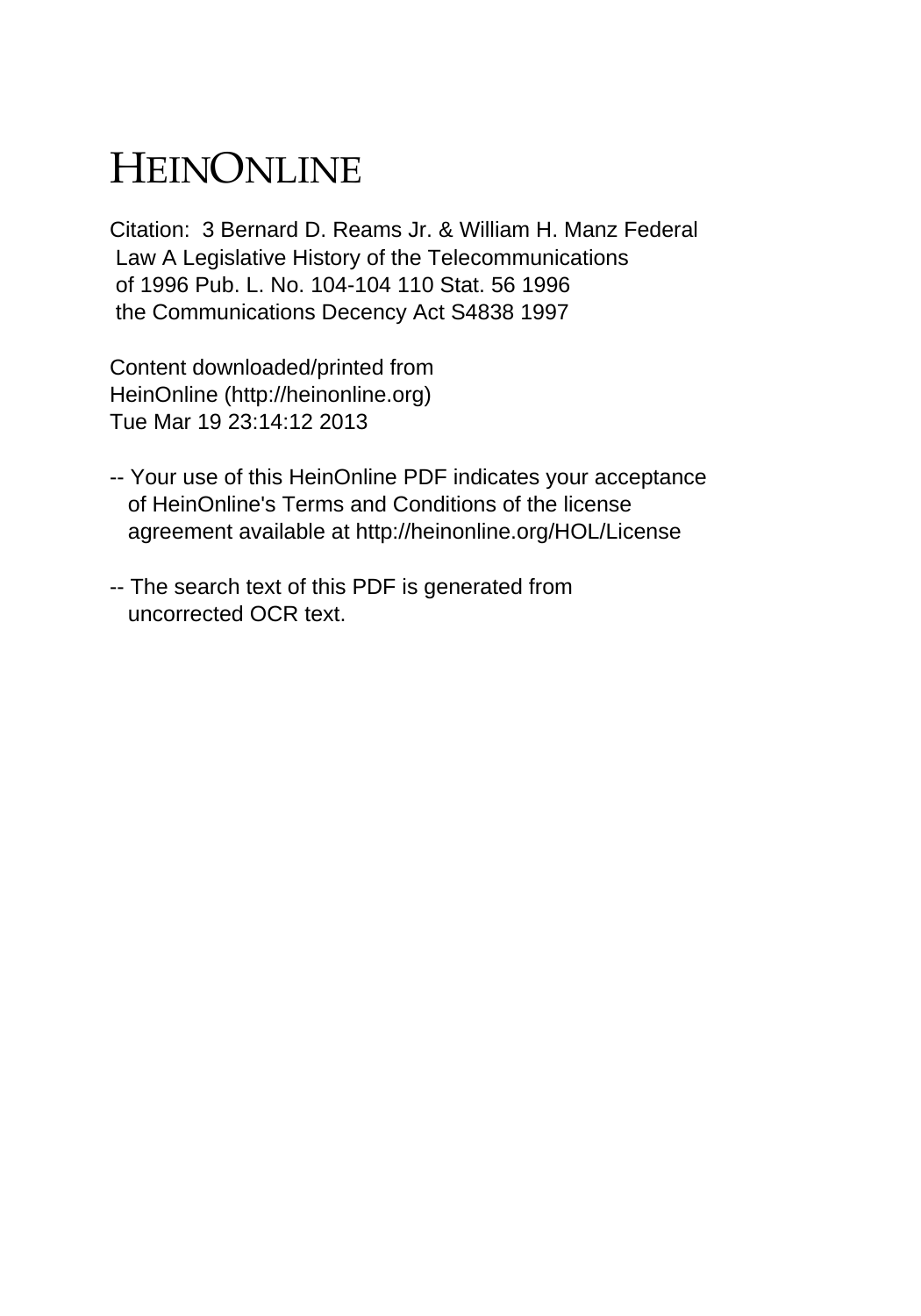Outside **of** being patently wrong, it **is** exceedingly damaging for these kinds of messages. in the face of what we **axe** confronting as **a** people and a naticn. That would be like. instead of saying to the Nation, as President Roosevelt did, that this **day will** live in infamy and charging the Nation for what it **had** to do-which **was** not a very pretty picture---to have traveled around the<br>country and saying the world is in<br>pretty good shape, those fellows are

really nice guys. You are robbing the people **of** the will that is going to be required to meet<br>this test when you tell them things like this-we are actually running a surplus, **if** it were not **fbr** the debt.

And while they are saying this, they have already added \$1 trillion in new debt or increased it by 20 percent. The incongruities of this message are befuddling.

But the real damage is if it misleads

the American **people. <sup>I</sup>**will give the other side this. We can argue about what priorities are. The priorities that **I** might feel important may be different from those of the Senator from Minnesota. who was **on** the talking about these issues of debt. We can argue about what we believe more important or less important. But it **is** not debatable that the United States is expending moneys it does not have. We are **pinng** debt. We have and \$5 tril-<br>lion we do not have, and now we are lion we do not have, and now we are spending the livelihood **of** our children and grandchildren and the **clock** is run-

Everybody can contemplate 10 years from now. You are either moving into retirement or your children are about ready to go to college or they are looking for a job. They would be staring down the barrel of this great democracy having no revenues left to do anything. That is a serious problem. And it is going to take a serious response. The administration needs to recognize. The administration needs to recognize that. They seem to be In denial, sending budgets that accelerate the problem, saying things such as Secretary Rubin has just said here. This is what the President said before Emory University students yesterday. March **29:** "After two years we have a reduction in the deficit **of** \$00 billion for the first time"-much applause, and they would-"this is the first time since the mid-sixties when your Government is running at least an operating surplus." An operating surplus, Mr. President?

An operating surplus, Mr. President?<br>This is just staggering and stunning.<br>So like I said, Mr. President, we have an enormous problem. The clock has run Out. It has run out. We cannot pass this baton to anybody else. The living Americans, the caretakers of this great democracy, have it in their lap. We must confront it. We cannot ignore it. must confront it. We cannot ignore it. And worse, to mislead is so damaging, so harmful, because it is taking the will away. Everybody would much rather hear a rosy story.

I want to say, in conclusion, that my I have been very much involved with<br>message is not one of gloom. We can the deregulation of telecommuni-<br>turn this around. We can tighten our cations. I suspect I am the only Membelts fairly. We can remove the obsta**cles** mean dent, get Government regulation down.<br>If your prescription for America is to to an expanding economy. That say **I** have signed **a** significant deregu. get the taxes down, Mr. "Presi- lation act in 1915 when I was Governor,

If your prescription for America is to Presider<br>**raise taxes, make more Government**, very intend regulate our lives, and in the connect. mean this, day of reckoning, a very serious day of reckoning.

Mr. President, I invite the President to an economic debate. I can suggest to him that the empirical evidence is, throu taxes tions That down, and let people go to work. do about crime? lem. You do not get there by suggest- in my campaign did **ing** to people, in the face of everything, communications arise. Ing to we **kn** ating befud Mr.

The PRESIDING OFFICER. The Sen-

ator from Maine is recognized. (The remarks of Mr. COHEN and Mr. nificant change.)<br>D'AMATO pertaining to the introduc- I suspect the tion c<br>R<sub>E</sub>cor

duced Mr. **imous** instead of the previous 5 minutes for morning busines

The PRESIDING OFFICER. Without objection, it is so ordered.<br>
Mr. LOTT. Mr. President, I thank the

Chair.

(The remarks of Mr. LOTT pertaining to the **in tod** on Introduced Bills and Joint Resolu-<br>tions.")

Mr. KERREY. Mr. President, I ask unanimous consent to speak for 15 minutes The

ator has that time in the previous order.

Without objection, it is so ordered.

Mr. KERREY. Mr. President, last week, the Senate Commerce Commit-<br>tee reported out a piece of legislation, tee re<br>the T<br>Dereg sider sider to be a very important piece of<br>legislation.<br>I have come to the floor here this

morning, though, to alert my colleagues, who are also interested and excited think bers to rush the enactment of this bill.

I take that position not because I have major objections to the legislation. Indeed, I have been intimately involved not just with this bill, but 1822 and t worke there high-cost rural areas. he farm team coalition that to the customer as well.

family. The caregulation of telecommunications. I suspect I am the only Member of Congress who is actually able to

The delay that I am suggesting, Mr. President, comes as a consequence of a very interesting, what I would call, dis-

Just last November I finished a sucthere is going to be a very serious cessful reelection campaign. In meet-**I** reckoning, **a** very serious day of **ing** after meeting, in debates and so forth that we have when facing the voters, they were asking me about term economic debate. I can suggest to limits, balanced budgets, health care,<br>that the empirical evidence is, and agriculture policy. Crime, oil<br>gh all of time, you have to keep course, dominated almost every discussion and debate. What are we going to do about crime?

is the way to get out of this prob- I must say. Mr. President. that never You do not get there **by** suggest- in my campaign **did** the issue of tale-

I say to my colleagues, as important as this legislation is, and I think it is an urgent and exciting opportunity COHEN addressed the Chair.<br> **PRESIDING OFFICER.** The Sen- not prepared for the change that this<br>
rom Maine is recognized.<br>
legislation would bring to them-sig-**ATO ATO ATTACHMENT ATTACHMENT CONSUMER THE INTERNATIONAL STATE** 

of **S.** 648 are located in today's can remember in **1983** when the divesti-RD under "Statements on Intro- ture occurred. I know in Nebraska. if I Bills and Joint Resolutions.") put it to the voters, do voters want to LOTT. Mr. President, I ask unan- go back to the old AT&T or do voters like the new divestiture arrangement. d of the previous 5 minutes for a very large percentage would have<br>lng business.<br>**PRESIDING OFFICER.** Without cause, all of a sudden, choice meant tion, it is so ordered.<br>
LOTT. Mr. President, I thank the choice meant a lot of problems that<br>
is remarks of Mr. LOTT pertaining The same, in my judgment, is apt to<br>
is remarks of Mr. LOTT pertaining The same, in my judgme

occur here. I believe that we need to come to the floor and argue such troduced Bills and Joint Resolu- things as access charges. so we not **")** only understand what an access charge KERREY. Mr. President. **I** ask is but what happens when the access mous consent to speak for **15** min- charges are decreased, understand what happens when something called rate rebalancing occurs at the local level in has that time in the previous a competitive environment--which I am an advocate **of.** Chairman PRESSLER and Senator HOLLINGS deserve an enormous amount of credit for being able to<br>move this bill out of committee.

move this bill out of committee. **TELECOMMUNICATIONS** One of the things **I** brought in a fo-KERREY. Mr. President, last **cused** way to this argument was the need to make sure we had straightforward competition at the local level. 'elecommunications Competition **So** when an entrepreneur comes to the ulation Act of **1995.** that **I** con- information service business and wants to be a very important piece of to go to a household **and** sell informa-ation. tion, and that entrepreneur buys his lawyers at \$50 an hour. he should know **ng,** though, to alert my col- with certainty they are going to pre-s, who are also interested and **ex-** vail over a company that buys, at **\$500** about this legislation, that I or \$1,000 an hour, its lawyers who have it would be very unwise for Mem-regular, familiar contact with the regoral to rush the energy or business of this bill. ulators. If we are going to hav major objections to the legisla- ing field for the entrepreneur. They ndeed. **I** have been intimately in- need to know with certainty they are going to be able to offer their services<br>to the customer as well.

But in a competitive environment, would be universal service for you cannot price your product below ost rural areas, cost for very long. That is what we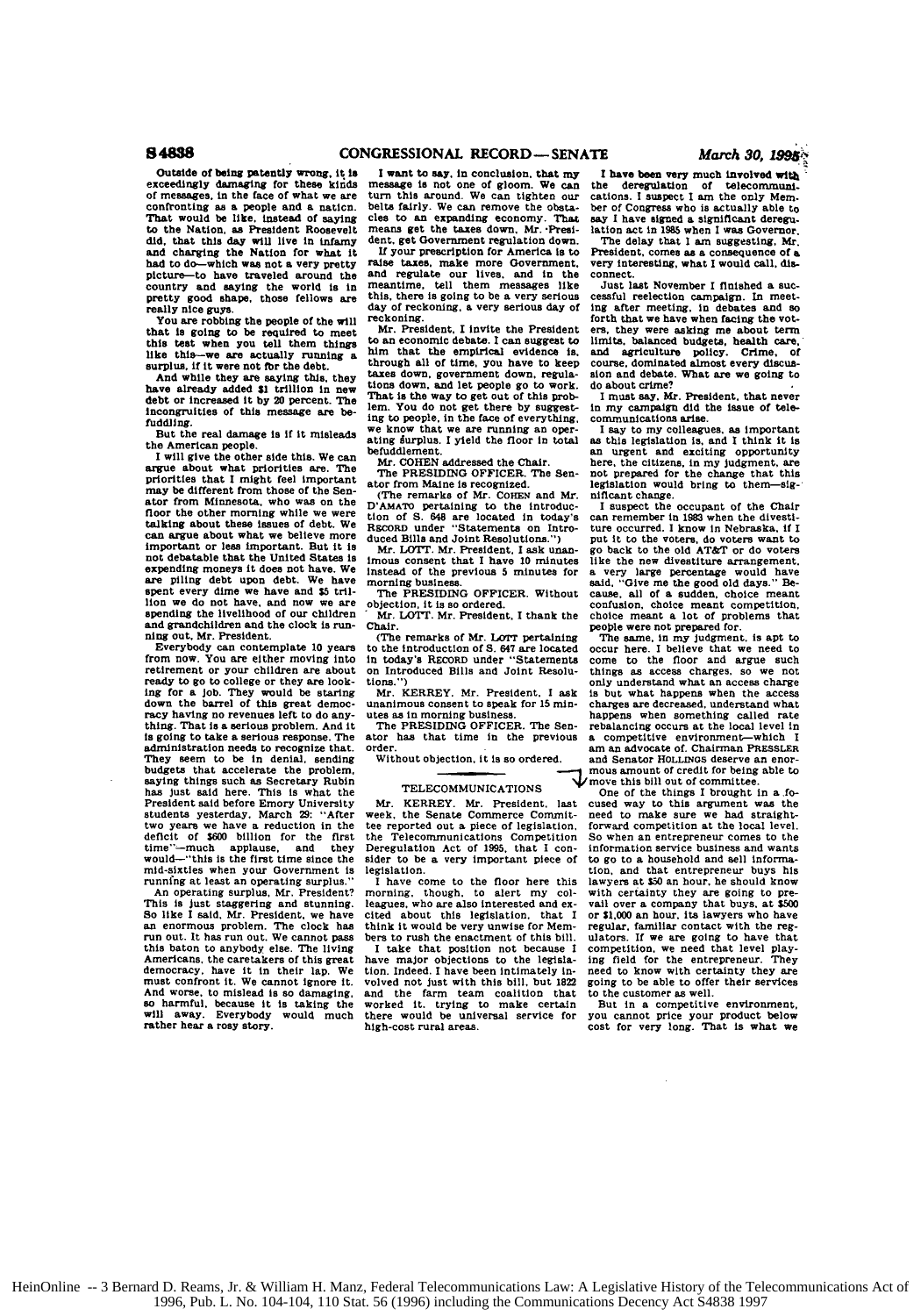## **March 30, 1995**

have been allowing for **60** years. basically. We used to have a competitive<br>environment prior to 1934. The country made a conscious decision at the time that we wanted a monopoly, both at the local and long-distance level. We changed the law in 1934. We created a people. **I** think, would be hard pressed to argue against the statement that it **has** resulted in the United States having the best telecommunications sys- tem In the world. Though monopolies in general do not seem to work. this particular one **did.**

We made a good decision, although it was unpopular, in **1983** to divest. The divestiture has worked In the context of providing competition in the longdistance area. We now see rates have gone down. We see Increased quality. We see Improvement as a consequence **of** this competitive environment.

of this competitive environment.<br>But, again, to be clear on this, all of<br>us should understand the implications<br>of the statement that in a competitive us should understand the implications of the statement that in a competitive product below cost for very long. What product below cost for very long. What that means is that **if I** have a residen- tial line into my home and I am paying \$12 a month for that residential line<br>and a business is paying \$30 a month for the very same thing. we cannot, as<br>for the very same thing, we cannot, as<br>residential users, count on that for<br>long. If the price and the cost

**<sup>37</sup>**a month for basic telephone service. There are other issues that **I** think are terribly important for us to bring ate. which allow unlimited debate. We need to have a debate. There is tremen-<br>dous promise in telecommunications. promise for new jobs, particularly in a competitive environment, particularly from those entrepreneurs who are apt competitive environment, particularly from those entrepreneurs who are apt to create most **of** the new jobs. Those individuals who come in as small business people with **a** great new idea tend to **be** enormously Innovative and com- petitive when it comes to pricing their petitive when it comes to pricing their<br>good or service. I am excited about what competition is going to be able to<br>do, not just for price and quality, but also for the creation of new jobs in the country.<br>There is tremendous promise, second,

Mr. President, in our capacity to edu-<br>cate ourselves. I give a great deal of praise, again, to Senator PRESSLER and Senator **BURNS** and Senator ROCKE- FELLER and others on the committee who put language in here to carve out special protection for our K-12 environment.

Some will say, why? **If** it is going to be market oriented, why would you do that? For the moment, at least, our schools are not market-oriented busi- nesses. **By** that **I** mean they are gov**ernment** run. At \$240 billion a year, about 40 million students at **96,000** apiece have to go to school for **180** days <sup>a</sup>**year** and learn whatever It is that the

States have decided they are supposed to learn. It is a government-run operation. And they are going to be unable.<br>if property taxes and State sales and **if** property taxes and State sales and Income taxes are the source of revenue. they are going to be unable to take ad- vantage of this technology. **So I** was

please in the schools in this legislation. We are going to have to debate how do we get our institutions at the local level to change. It is not going to be enough for us merely to change the Federal regulation, giving them the legal authority to ask their local tele-<br>phone company for a connect and to get a subsidized rate. There is a need for institutional change, both at the local level and at the State level. judgment, in communication tech-<br>nology to help our schoolchildren and to help our people who are in the work-<br>place to learn the things they need to<br>know, not just to be able to raise their<br>standard of living, but also to be able standard of living, but also to be able to function well **as** a citizen and to be their communities.<br>Finally, there is tremendous promise

with communication technology in<br>helping a citizen of this country behe United States of America or you helphone become a citizen of the United States of America through the naturalization process, it is an extraordinary thing to consider. We are the freest people on process, it **is as** extraordinary thing to consider. We **are** the freest people on Earth. No one really seriously doubts that. And the freedoms that we enjoy as a consequence of being a citizen are very exciting.

But balanced against that, a citizen of this country also has very difficult responsibilities. It is a hard thing to be a citizen, a hard thing. Pick up the newspaper, and if you read a newspaper cover to cover today, you have proc-essed as much information in one single reading as was required in **a** life- time in the **17th** century. We are getting deluged with information. Sud- denly a citizen needs to know where **Is** denly a citizen needs to know where is Chechnya, for gosh sakes? What is the history of Haiti, for gosh sakes? All of a sudden I have to know things that I a sudden I have to know things that I did not have to know before. To make an informed decision is not an easy thing to do. This technology offers us<br>an opportunity to help that citizen, our<br>citizens-ourselves included. I might<br>add-make good decisions.

That will necessitate Institutional change. I believe, at the Federal level. but also at the State level to get that done. This, along with education, along with jobs, and along with the changes that our people can expect to have hap-<br>
pen, need a full and open and perhaps<br>
even lengthy debate on this floor be-<br>
fore we enact what I consider to be-Fore we enact what I consider to be a<br>pretty darned good piece of legislation.<br>The committee finished the bill.

They are fine tuning it now. They have not actually introduced it yet or given it a title. **I asn** very appreciative of the fine work that Chairman PRESSLER has done and that Senator **HOLLINoS** and

other members of the committee have done to bring this legislation out. **<sup>I</sup>** as many other things that we have de-<br>bated thus far this year. Indeed, over<br>the course of the next **10** years it is apt<br>to be the most important thing that we

to be the most important thing that we do.Therefore. **I** believe it **is** incumbent upon us not to just come here with an urgency to change the law, but It **is** inamine the law we propose to change and examine the details of the law as we propose to change them and engage them and engage them and engage them and engage them and engage them and engage them and engage them and engage what these changes are going to mean for them.

Again. I have high praise for the committee and look forward and hope we have the opportunity to come to this floor for a good, open, and informative debate for the American people. Mr. President, **I** yield the floor and **<sup>I</sup>**

suggest the absenc<mark>e of a quorum.</mark><br>The **PRESIDING OFFICER. The**<br>clerk will call the roll.

The assistant legislative clerk proceeded to call the roll.<br>The assistant legislative clerk pro-<br>ceeded to call the roll.<br>Mr. SPECTER. Mr. President. I ask

ceeded to call the roll.<br>Mr. SPECTER. Mr. President. I ask<br>unanimous consent that the order for<br>the quorum call be rescinded.<br>The PRESIDING OFFICER (Mr.<br>COVERDELL). Without objection, it is so

ordered.

## **THE** NOMINATION **OF DAN OLICXKMAN**

Mr. SPECTER. Mr. President, in a few moments we will be voting on confirmation of Dan Glickman to the Section retary of Agriculture. I compliment that position is not a moment of the President on his non-terminal will qual

Dan Glickman since before hp was born because we come from the same town, number of towns; Wichita, **KS** and Philadelphia. PA. But at various times in my life **I** have lived in those places. and lived In Wichita. The Specter fam- ily and the Glickman family were friends for many, many years. In fact. my father. Harry Specter, was a **busi-** ness associate of Dan Glickman's grandfather, **J.** Glickman. Maybe that is too high an elevation. Actually, my father borrowed **50** from **J.** Glickman in about **1936** or **1937** at the start of a junk business. In those days my dad would buy junk in the oil fields of Kanthem through Gllckman Iron and Metal. And **J.** Glickman got the override on the tonnage. So our family re- lationship goes back many. many years.

My family left Wichita in 1942, a cou-<br>ple of years before Dan Glickman was **ple** of years before Dan Glickman was **born. So** that **I** like to say that **I** have known Dan since before he was born. But **I** have certainly have known him for his entire lifetime. **I** have **a** very, very high regard for him.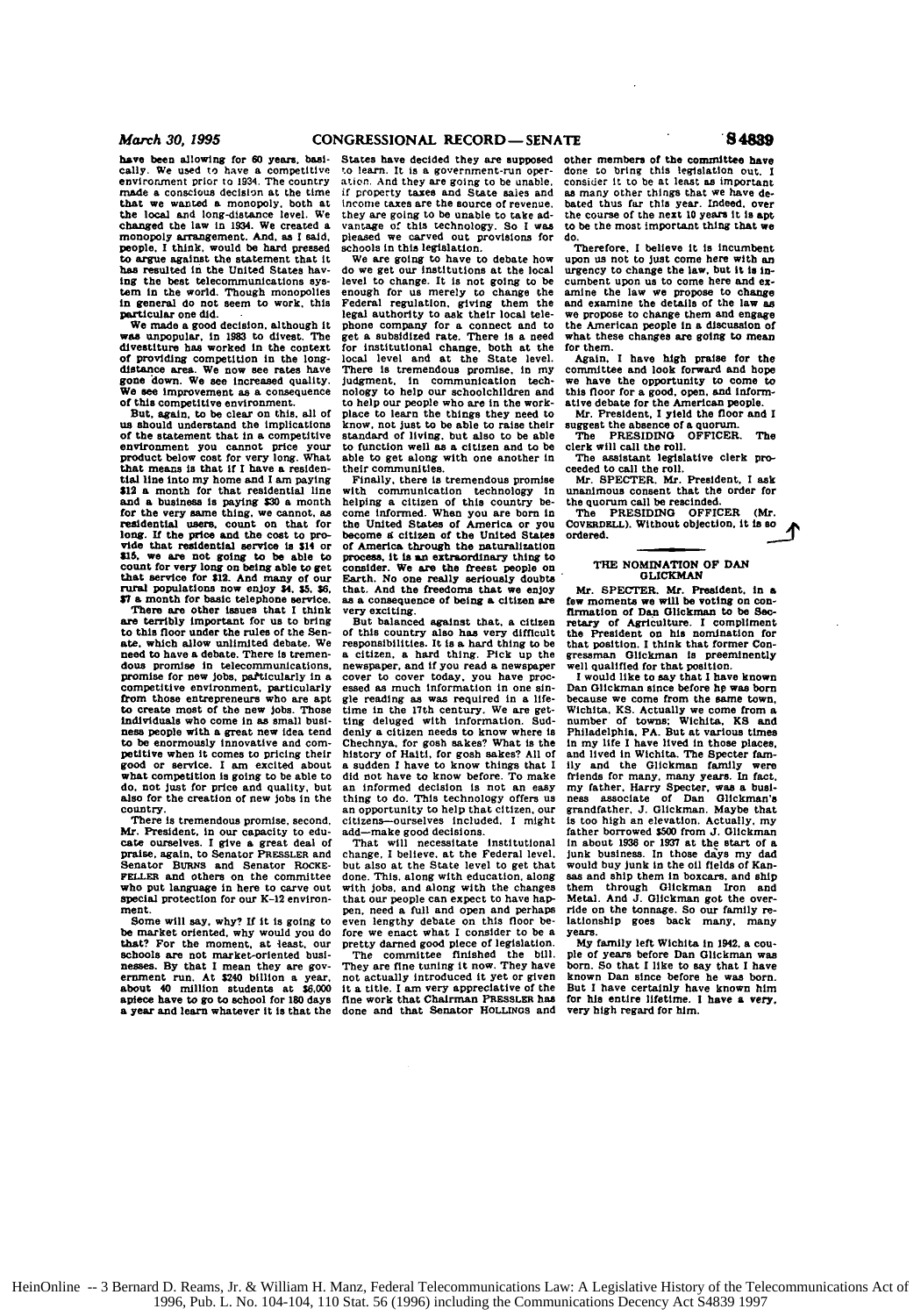HeinOnline -- 3 Bernard D. Reams, Jr. & William H. Manz, Federal Telecommunications Law: A Legislative History of the Telecommunications Act of 1996, Pub. L. No. 104-104, 110 Stat. 56 (1996) including the Communications Decency Act S4840 1997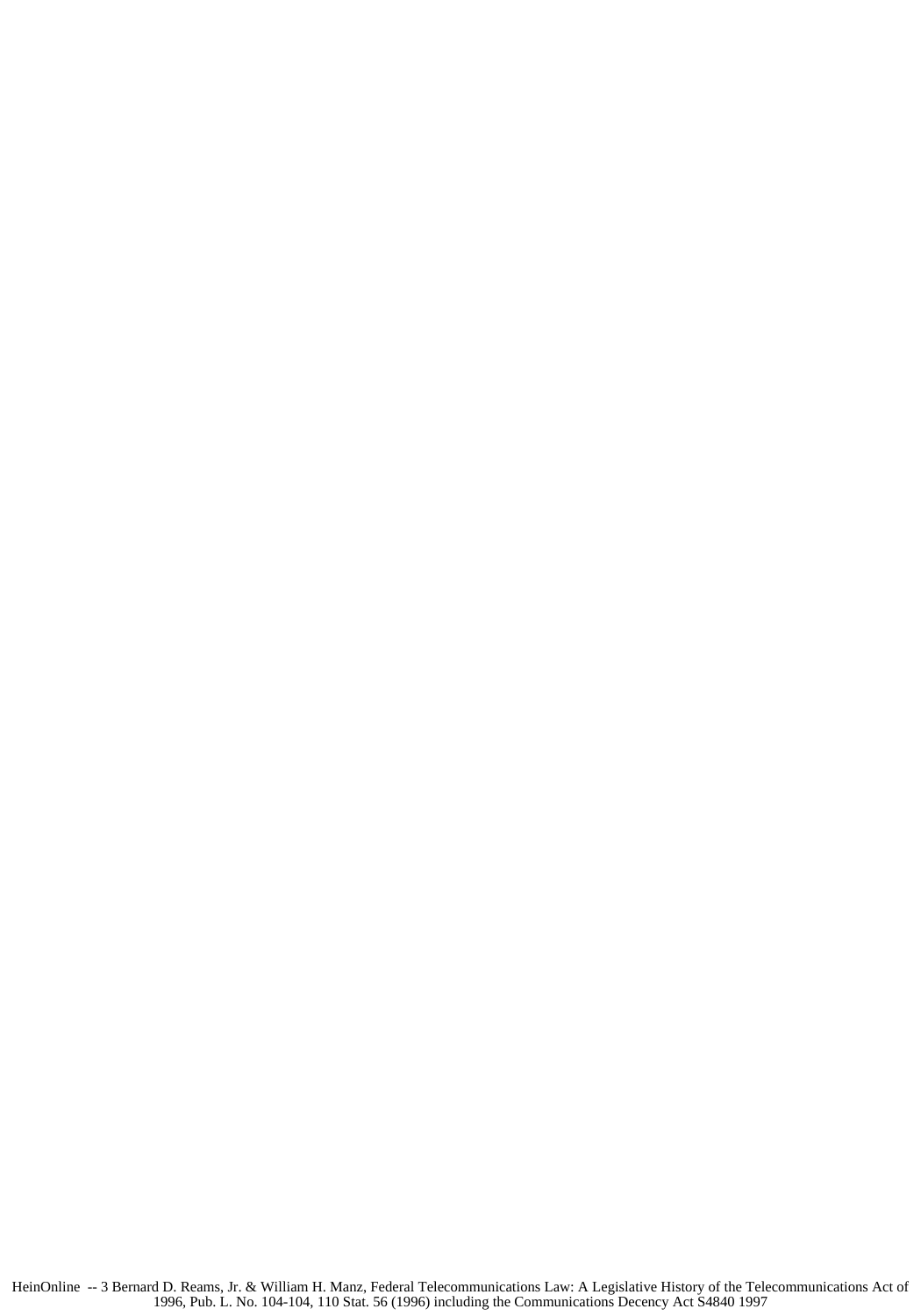Document No. **11**

 $\sim$ 

 $\sim$